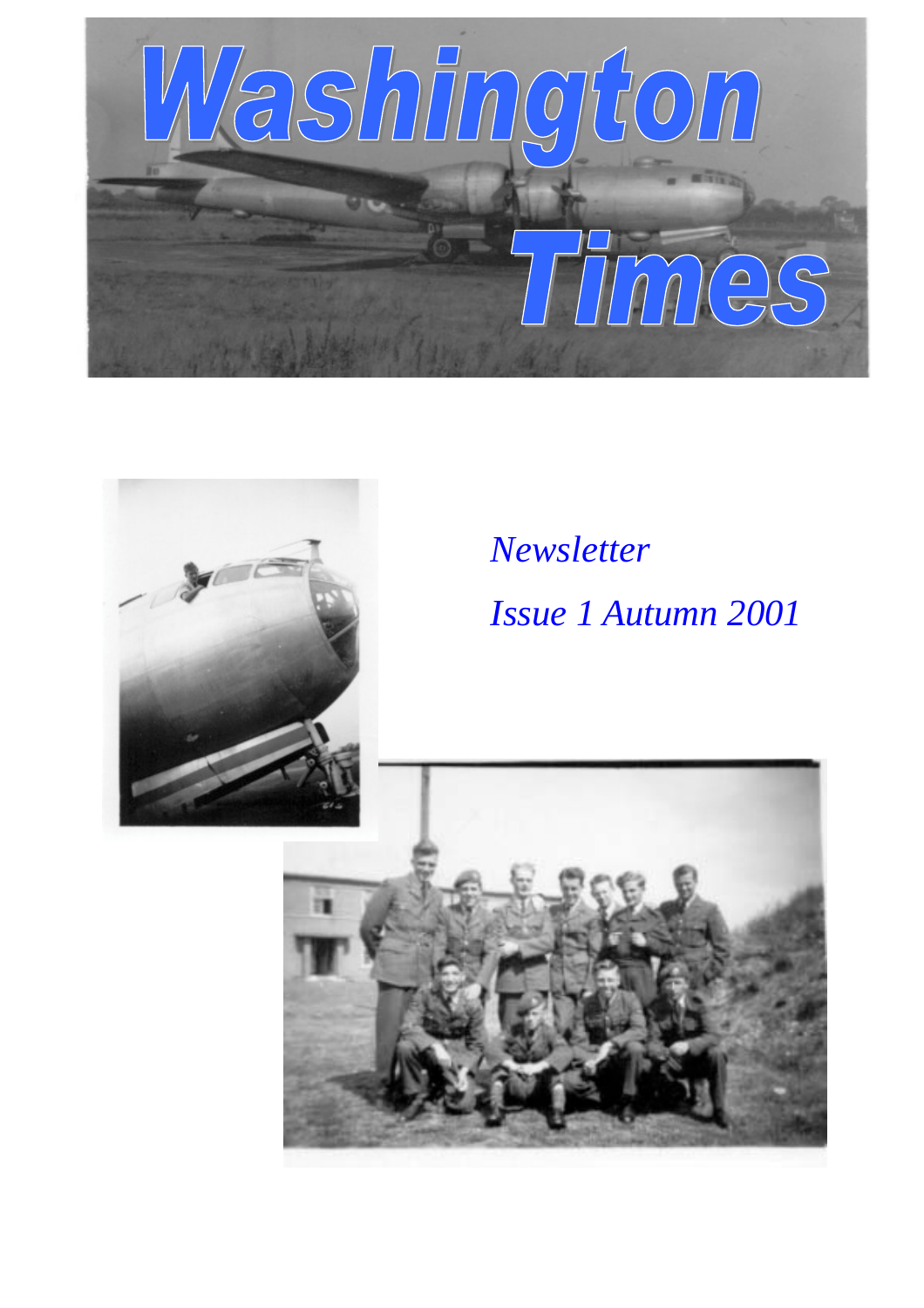#### Cover photos:

| Top         | WF512 (44 Squadron) at dispersal, RAF Coningsby ( <i>E. Howlett</i> )                                                                                               |
|-------------|---------------------------------------------------------------------------------------------------------------------------------------------------------------------|
| Centre Left | Ernest Howlett leaning out of WF512 (nose wheel door is white with blue stripe). (E. Howlett)                                                                       |
| Lower Right | 44 Squadron National Servicemen outside their barracks RAF Coningsby:                                                                                               |
|             | Standing: Turner, Wade (regular), Malpas, Usher, Kelly, Ernest Howlett, Bert Skinner<br>Kneeling: Riley, Ron Henty, Dale, Sturgess (regular). ( <i>E. Howlett</i> ) |

### **Introduction**

This is the first of what I hope will become a regular series of 'newsletters' related to the B-29, or Washington as they were, at least officially, called in the RAF.

As you know, I am researching the history of the Washingtons and have contacted you all in my quest for information. The Washington was only in RAF service for a short time and as such did not have time to develop a large loyal following in the way that other aircraft, that had longer histories, have managed to do. Consequently there is no Washington association nor central source for information or contacts.

This newsletter is not aimed at starting an association but rather to provide a medium for contacting former colleagues and to exchange stories and photos etc. This is modelled on a US e-mail group and website dedicated to US B-29 veterans (if you have access to the Internet see:  $\frac{h \cdot \mathbf{b}}{h \cdot \mathbf{b}}$ ; //b-29.org/ ).

I hope that the articles prove to be of interest to you. If they do, and you wish to contribute to subsequent issues, the newsletter can continue and hopefully may grow into an active discussion forum that will record the stories etc that make up the fabric of the RAF's 'Washington Times'. I have no information of my own - what goes in this newsletter has to come from others. I currently hold enough stories, and have enough 'funds' for another couple of issues. If you find this interesting then please contribute stories so that it can continue, if not then it will stop. Unfortunately, I will also need to ask for a small 'subscription' – at present I am thinking about £3 per year (for 3-4 issues). Do not send any money now since I need to gauge the reception before taking money from anyone. This will pay for the postage etc which, if this becomes popular, as I hope it will, will become quite expensive.

I hope that my introduction does not make this sound like one of the many 'part works' that appear in the newsagents from time to time that 'will build into an exciting history of something or other'. It is not meant to be that! However I hope that you will contribute to it and we'll see how things go from here!

Enough now of my ramblings, please read the rest and enjoy. Any feedback on the format, contents or contributions for future issues would be most welcome.

Some thoughts I have for future 'issues' are:

**Where you served**, I am trying to gather maps of the 4 Washington airfields (Marham, Coningsby, Watton and Waddington) as they were in the 1950s. It may be interesting to annotate these maps with where the aircraft and various units were located. If anyone has a map showing the airfields as they were it would be good to receive it.

**Roster**, a 'roster' of the Squadron personnel – please supply any names that you can remember.

**History of the B-29**, a section dealing with the design of the B-29 to explain why it was the way it was as well as dealing with the USAAF and USAF's use of the aircraft during and after WWII.

Any memories, photos, requests for information on former colleagues etc will all be welcome.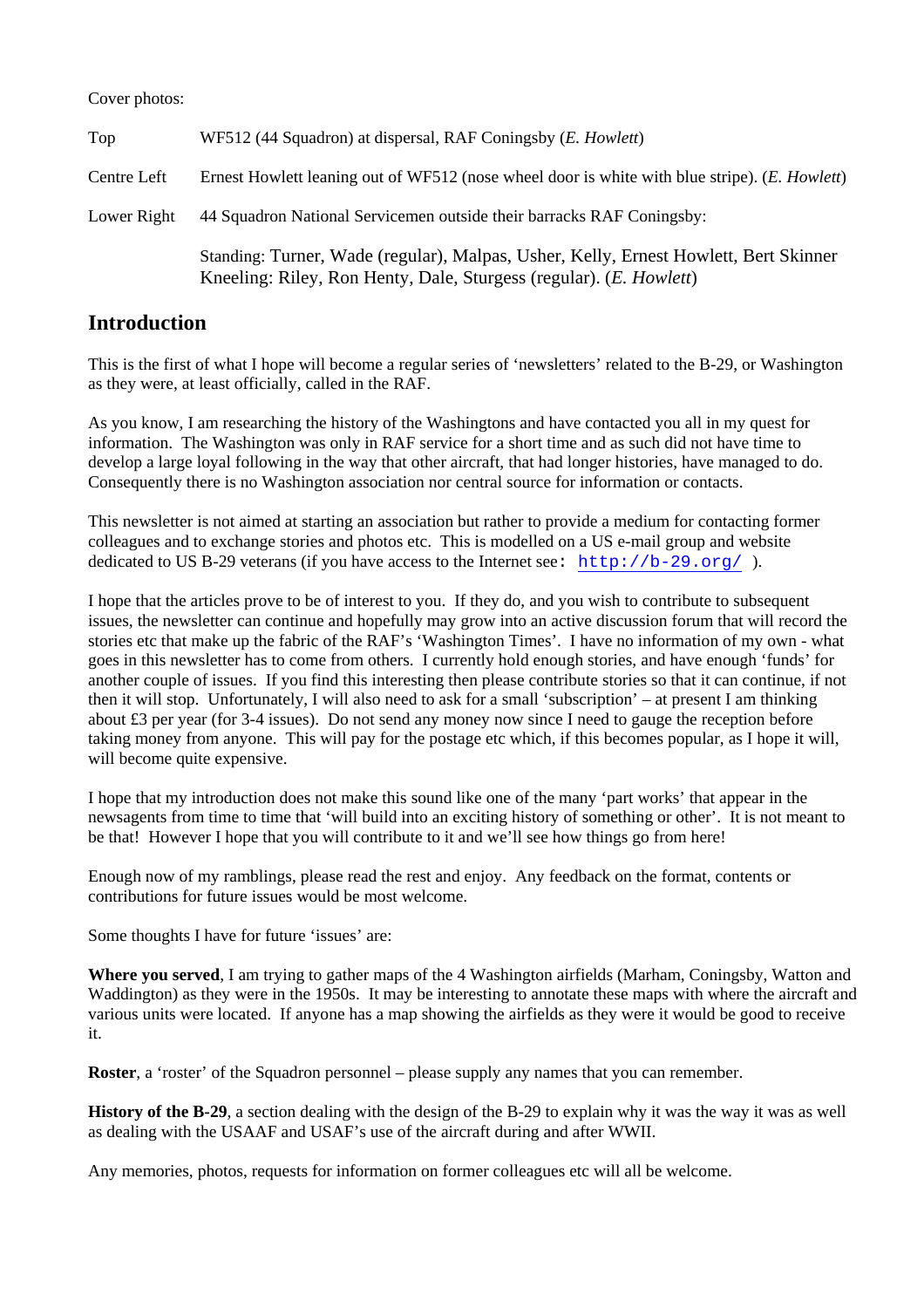Please let me know of any thing else that you would like included and let me know what you think.

#### **Newsletter Contact**

Chris Howlett The Barn Badbury Cross Isle Abbotts Taunton Somerset TA3 6RS

e-mail chris\_howlett@tinyworld.co.uk

(note the \_ symbol between my names. This has caused endless trouble with most people using the – symbol instead and not getting through!)



WF498, LS-B of 15 Squadron. One of the Washingtons with black painted undersides. This plane also served with 149 Sqdn – see RAF Stories below. (*T. Collins*)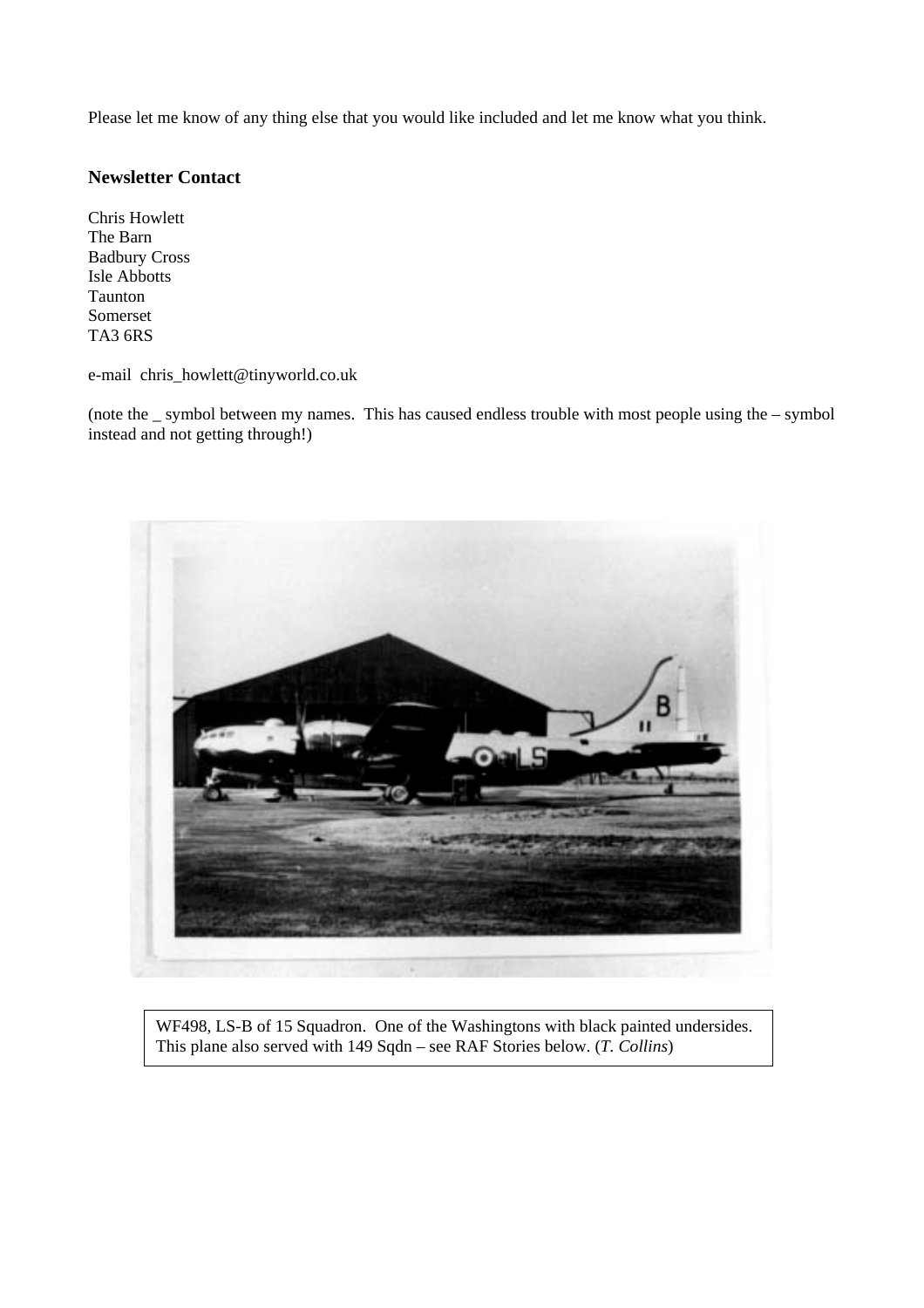# **Historical Info**

This section could be called 'What they were before serving with the RAF' but that title would have been a bit long!

As I am sure you are aware, no B-29s were built for the RAF. All that were received (87 in total) were built for USAAF use and transferred to the RAF in the early 1950s. Prior to that event they had either simply been stored or had been used by the USAAF or later USAF. This section will detail what information I know on their early use. To begin with I will cover those aircraft that had been used operationally during WWII, mainly because these are the only aircraft that I have any information on! Trying to find details of the early SAC years is almost impossible. In total, 13 'to be' Washingtons had been used operationally during WWII. Of these, I have information on 4 so far and will include this in successive issues.

This 'issue' covers WF440 or 42-93976 and the crew who flew her on her 8 combat missions during WWII.

#### **WF440**

This plane was built by Boeing at their Renton factory as a B-29A-20-BN with USAAF serial 42-93976. It was accepted by the USAAF on 15<sup>th</sup> January 1945 before moving to the Denver Modification centre to be fitted for war. After four weeks at Denver she arrived at Walker Field, Kansas as a part of the 330<sup>th</sup> Bomb Group. Although the  $330<sup>th</sup>$  BG deployed to the Pacific in March, she remained behind at Walker for another month before she too departed for the Pacific Theatre of Operations via Mather Field California on 15<sup>th</sup> April. The delivery flights, normally took three to five days and involved flights from Mather to Oahu (Hawaii), Oahu to Kwajalein and finally Kwajalein to the Marianas Islands. Hence she probably arrived about 20<sup>th</sup> April.

The 330<sup>th</sup> Bomb Group was based at North Field Guam (now Anderson AFB) as part of the 20<sup>th</sup> Air Force's  $314<sup>th</sup>$  Bomb Wing. Bomb Wings were made up of four Bomb Groups (the  $314<sup>th</sup>$  had the  $19<sup>th</sup>$ ,  $29<sup>th</sup>$ ,  $39<sup>th</sup>$  and 330<sup>th</sup>) with each Group comprising three squadrons of fifteen aircraft giving a total of 180 B-29s for the wing (all based at North Field).

At that time, the USAAF identified its Bomb Wings by geometric shapes, the Groups by a letter within the shape and squadrons by colours or numbers. For the  $314<sup>th</sup>$  Bomb Wing, the shape was a solid black square with the  $330<sup>th</sup>$  Bomb Group having the letter K. These identification markings were painted, as large as possible, on the aircraft fins. Each aircraft was also allocated a number within the group depending on which of the three squadrons it was assigned to,  $457<sup>th</sup>$  Squadron 1-15,  $458<sup>th</sup>$  Squadron 26-40 and  $459<sup>th</sup>$  Squadron 51-65. Should a plane be lost, the replacement would take over the missing plane's number within group.



Much has been made of the nose art applied to US combat aircraft during WWII. Unfortunately (or perhaps fortunately depending upon your point of view!), by this stage in the war, mainly as a result of political pressure from some powerful women's movements back in the USA (who objected to some of the more explicit specimens seen on returning, war weary B-29s), the raunchy nose art was outlawed. Standardised art was allowed, and the 314<sup>th</sup> BW adopted a map of the USA adorned with a flag pointing to a named city. Hence all 314th BW B-29s carried a 'City of ….' Name on the right hand side of the nose. Personal names were allowed on the left, providing that they were not contentious!

42-93976 was destined to become the second K-1, the original having been shot down on  $23<sup>rd</sup>$  May 1945 over Tokyo Bay with the loss of all crew.

What use was made of 42-93976 during the three months between its arrival in the Marianas and its first operational mission is not known. However, it was allocated to Captain Robert Willman and his crew (crew 705) when they returned from leave and lead crew training in July.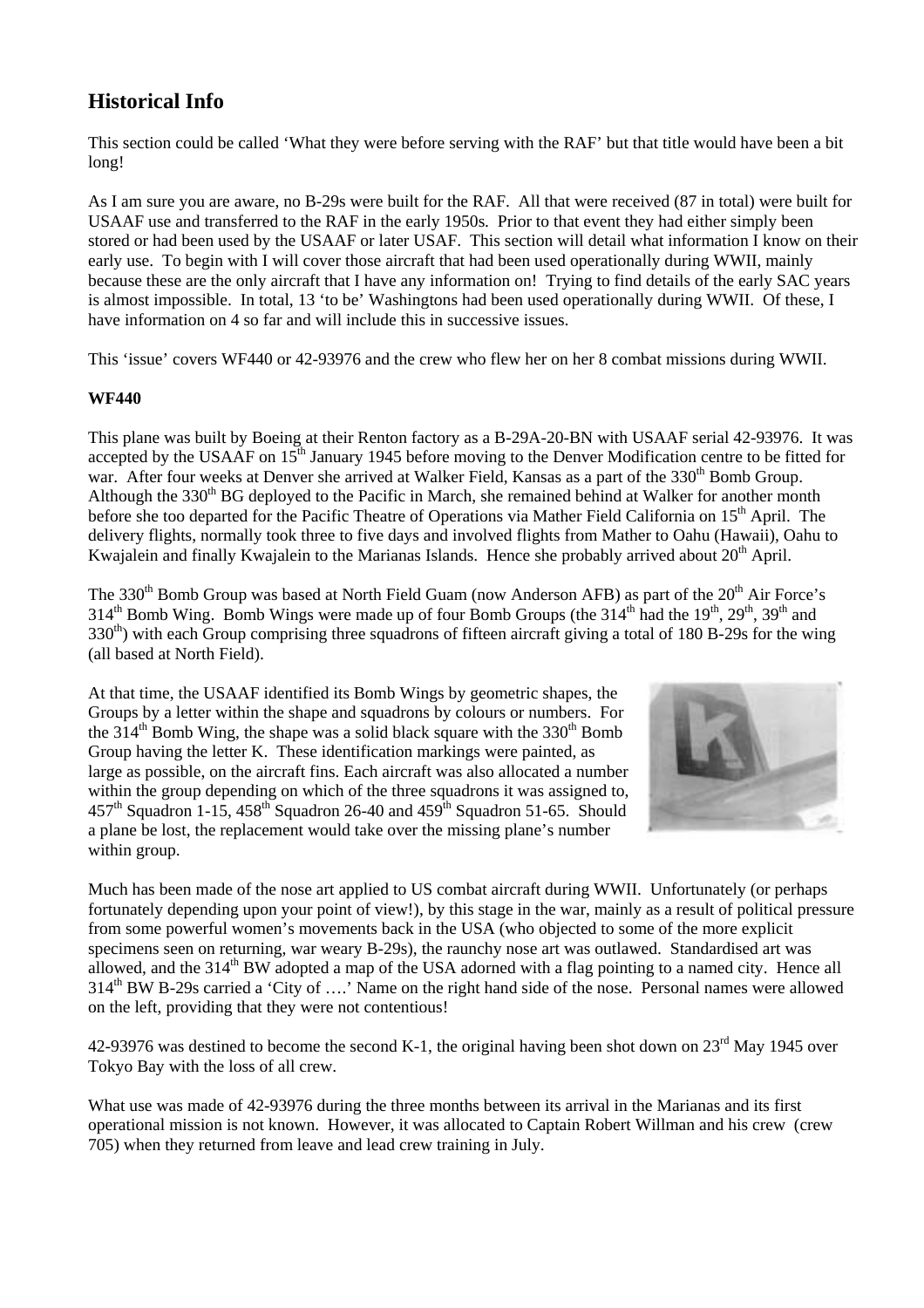Crew 705 had been a part of the original 330<sup>th</sup> BG when it formed at Walker Field, Kansas early in 1945 and ferried their first B-29, 42-93957 (K-5), to the Marianas in late March. Here it was named City of Duluth, after Robert's hometown and "She Wolf": 'based on a cartoon series in the Walker Army Air Field newspaper when we were training in Kansas. It was drawn by a member of that paper's staff and perfectly duplicated on the left side of K-5's nose. Our crew had taken a vote on that choice'. The crew and plane took part in the first  $330<sup>th</sup> BG$ mission, to Koriyama, on April 12<sup>th</sup> and completed 6 more missions in this plane. Robert has vivid memories of their second mission. This was a large fire raid to Tokyo during the night of  $13<sup>th</sup>/14<sup>th</sup>$  April with some 327 B-29s dropping 2,124 tons of incendiaries from low altitude  $(6 - 11,000)$  ft): 'From over 100 miles out we could see this massive glow over Tokyo. It was the worst conflagration I had ever seen. The smoke clouds were like cumulus clouds and just as bumpy. We were at 10,000 feet and the searchlights on either side of us converged at our altitude as did the tracers. My thought was, "how can we make it through this unscathed". I must say it was scary!'. After five more missions, in early May, Robert and his crew were selected for lead crew training. This involved four weeks training back in the USA, at Muroc Army Air Field in California and they were also allowed a welcome ten days of leave. During this time, their K-5 was assigned to another crew – it too survived the war but did not become a Washington!



Robert Willman's first B-29, 'City of Duluth' at its hard standing, North Field Guam 1945. (*R. Willman*)

Following their return to Guam, Robert Willman and his crew flew the new K-1 on 8 missions before the war ended.

The first of these began at about 17:00 on  $12<sup>th</sup>$  July when Robert taxied K-1, heavy with fuel and incendiary bombs, off her hard stand to join the 129 other B-29s lumbering towards North Field's runways. These took off at one-minute intervals to make their solitary way towards Japan. This was Mission 266, an incendiary raid against the Uwa Juma urban area. As the planes continued northwards, the sky darkened until night had fallen, hiding the bombers from each other and, hopefully, the Japanese defenders. The crew settled down to while away the time chatting and eating their picnic style meals. During that seven-hour flight seven planes aborted and returned to base leaving 123 to bomb the target. When they neared the Japanese coast, the crew prepared themselves and the plane for action. The plane was depressurised and protective clothing readied. The crew were not issued with helmets but there were flak jackets – these they placed under their seats, to provide protection from below, rather than wear. At  $00:13$  on  $13<sup>th</sup>$  July the first plane released its cargo of incendiaries. The remaining 122 followed at approximately one-minute intervals with the last bombing at 02:26. The raid dropped some 873 tons of incendiaries from altitudes between 10 and 16,400 feet and destroyed 14% of the city, no planes were lost and K-1 was in the air for 15:00 hours before landing back on Guam.

After a weeks rest, K-1 was again in action during the night of  $19<sup>th</sup>/20<sup>th</sup>$  July. K-1 formed a part of Mission 280 another incendiary raid, this time with 126 B-29s attacking the Okazaki urban area and destroying 68% of the city. Again no planes were lost and K-1 returned to base after a flight of 14:05 hours.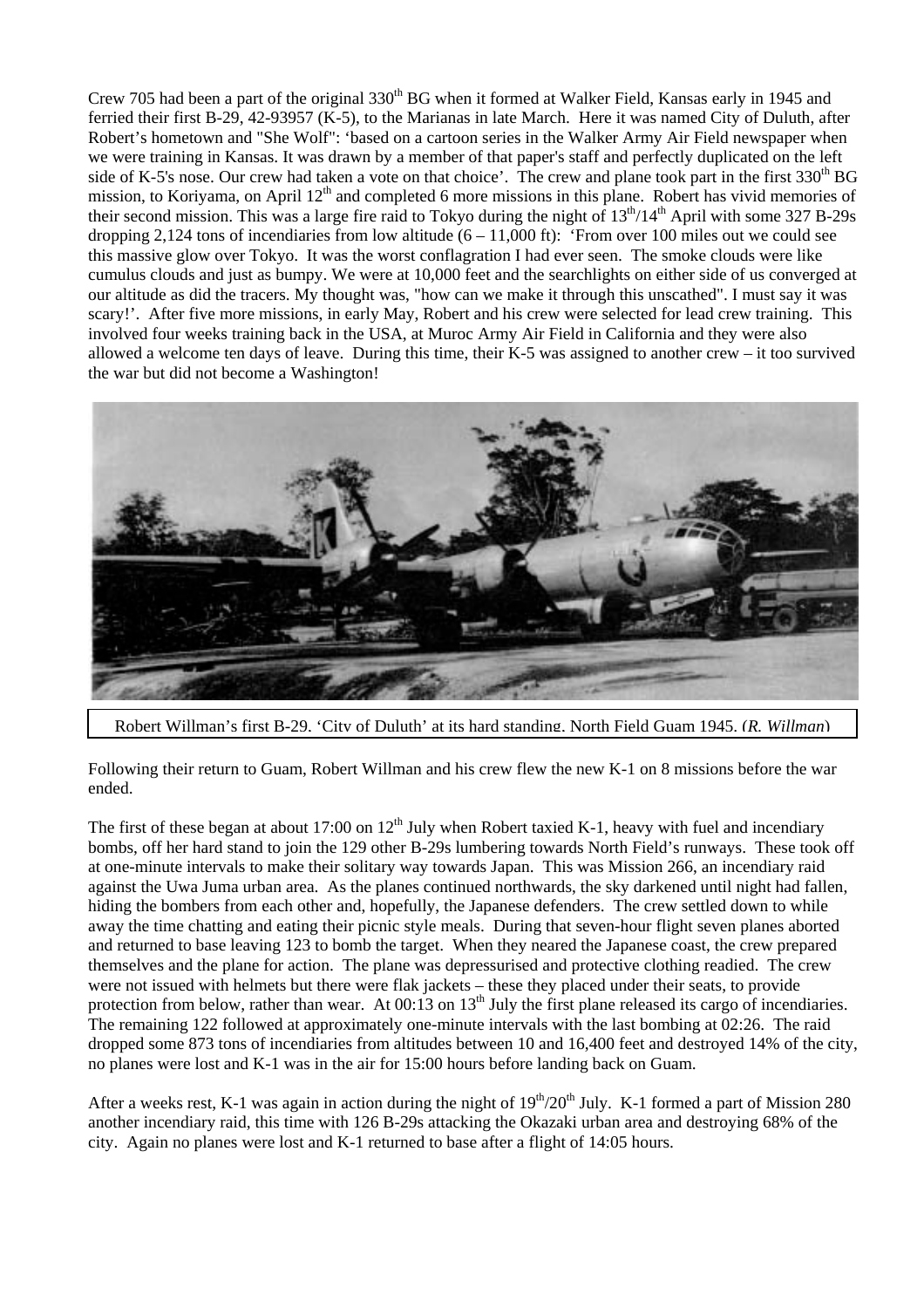Five days later on Tuesday 24<sup>th</sup> July, K-1 was part of Mission 289, an incendiary raid to Tsu. This time, the  $314<sup>th</sup>$  got 81 B-29s airborne of which 75 reached the target. These were augmented by 38 B-29s of the 313<sup>th</sup> Bomb Wing flying from North Field Tinian. Unlike the previous two missions this was a daylight raid. However, take off was in the pre-dawn darkness at about 04:00. As with the night missions, the B-29s flew singly towards Japan so as to conserve fuel. When about 50 miles off shore the planes orbited and formed up into three ship bombing formations as a protective measure against Japanese fighters. As Robert remembers 'Japanese fighters were reluctant to engage B-29s in formation. However if flak would hit and disable a plane so it could not keep up with the formation, the fighters would attack it, often with success'.



B-29s of the  $29<sup>th</sup>$  Bomb Group high above the vast Pacific Ocean in the three plane formations used as a protective measure against Japanese fighter attacks. (*R. Willman*)

Because of total cloud cover, the aircraft bombed by radar from  $15 - 22,600$  feet with the first bombing at 11:27. By 11:54 the raid was over with 578 tons of incendiaries having been dropped. Again no planes were lost and K-1 returned home after 15:05 hours.

The next raid was a new departure for the  $20<sup>th</sup>$  Air Force and demonstrated the complete mastery of Japanese air space that had been accomplished. Two days previously aircraft had dropped leaflets on ten cities stating that in two days time the B-29s would return with incendiaries to some of them and enticing the populations to flee. Of the ten cities listed, five were attacked, Tsu, Aomori, Ichinomiya, Ujiyamada and Ogaki. Uwa Jima was also attacked although not mentioned in the leaflet.

TEAT THE EAST-THE STAANGERED AA HERACC  $-8 + 6 + 8$   $-$ TT AN INVASION TRIANGER<br>LE MA - ENGELS TRICETION<br>LE MA - ENGELS TRICETION<br>MA - ENGELS - LINGUES<br>MA - LE MAGERANT - LEIRETEN<br>LES RA - MAGERANT - LEIRETEN 15人の中央の連貫情報局 各の本には、「コムがそり時間時期」のはで、<br>本社の本当社、公立社会にとばればので、第一の基地<br>おすのを考える、公立社会にとは取得して基づき、<br>おり、これは、「おりのこの事件はおりで、まさる<br>これら<del>には、「そのには、年齢とす 事</del>内 てんど<br>メイルかいで、そのには、年齢とす 事内 てんど<br>メイルかいで、そのには、年齢とす 事内 てんど (End. 16

Leaflets supplied by Mark Little

#### **Translation of the leaflet**

Read this carefully as it may save your life or the life of a relative or friend. In the next few days, the military installations in four or more of the cities named on the reverse side of this leaflet will be destroyed by American bombs. These cities contain military installations and workshops of factories which produce military goods. They are determined to destroy all the tools of the military clique which they are using to prolong this useless war. But, unfortunately, bombs have no eyes, so in accordance with American well-known humanitarian principles, the American air force which does not wish to injure innocent people, now gives you warning to evacuate the cities named and save your lives. America is not fighting the Japanese people but is fighting the military group which has enslaved the Japanese people. The peace which America will bring will free the people from the oppression of the military and mean the emergence of a new and better Japan. You can restore peace by demanding new and good leaders who will end the war. We cannot promise that only these cities will be among those attacked but at least four will be with high explosives incendiary bombs on the night of 28-July 1945, so, heed this warning and evacuate these cities.

The cities printed on the front of the leaflet are Aomori, Nishinomiya, Ogaki, Kurvme, Ichinomiya, Nagaika, Koriyama, Kakodate, Ujiyamada, and Tsu.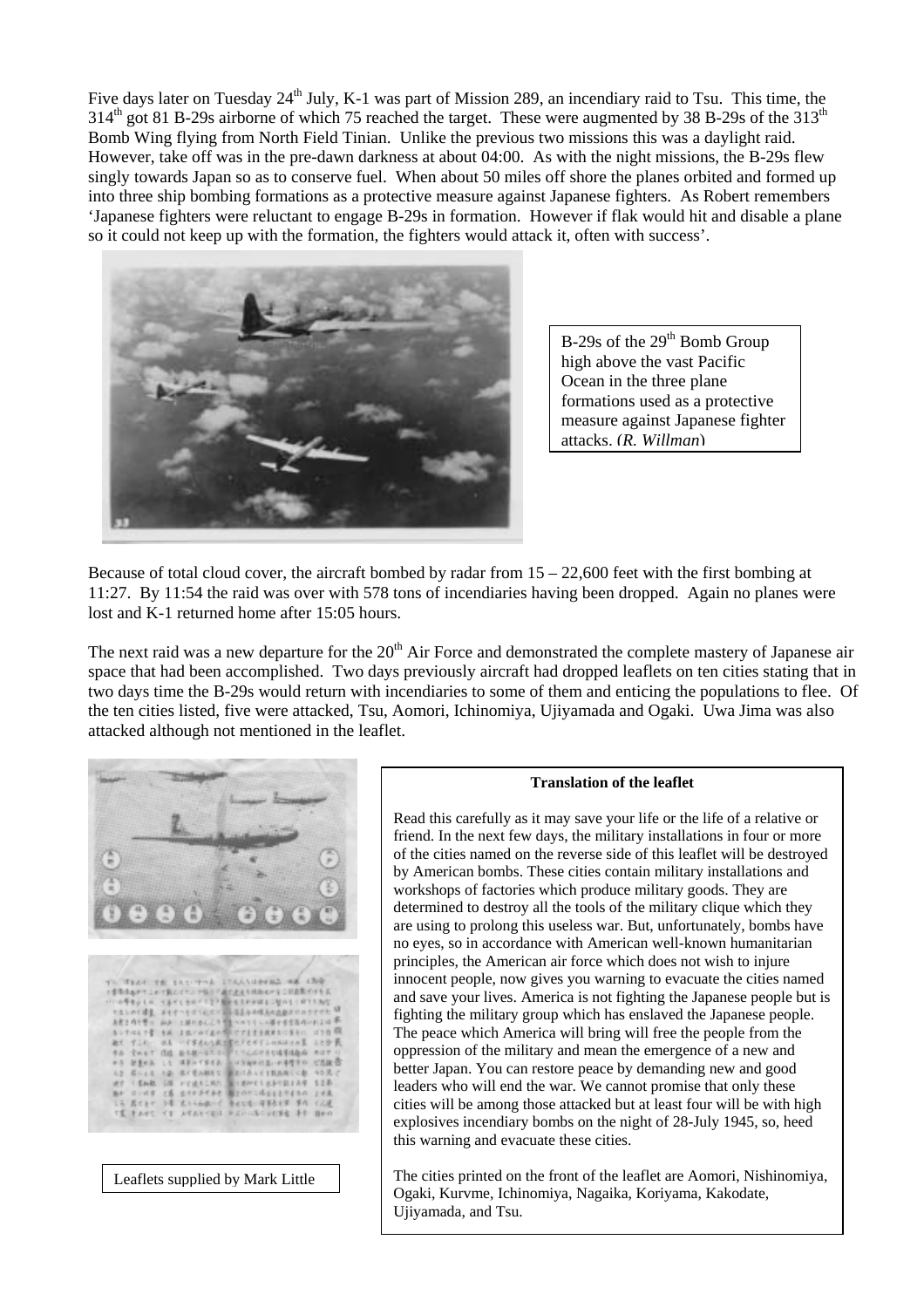K-1 was part of Mission 301 where the 330<sup>th</sup> BG sent 90 bombers to Ogaki urban area and dropped 659 tons of incendiaries to destroy 40% of the city. As before, no planes were lost and K-1 regained Guam after 15:05 hours. Robert Willman remembers the situation briefing given to the crews following the warning leaflet drop:

'Our whole bomb group was given this briefing. Our leaders had figured that too many B-29's were being hit by flak, indicating heavy concentrations of anti-aircraft batteries at our target cities. So someone came up with the idea of thinning these batteries out, by naming twice the number of cities that we may or may not hit. Hopefully this would cause the Japanese to put batteries in all those cities, thereby reducing the heavy concentrations of batteries in fewer cities. This reasoning sounded good to us and I never heard a complaint against the idea. I guess there is no way to prove that this worked, unless one examined the records of aircraft damaged by flak and comparing that against earlier missions'.

The low casualties experienced on those raids seem to have vindicated the policy.

K-1's next mission came three days later during the night of  $1<sup>st</sup>/2<sup>nd</sup>$  August. The  $1<sup>st</sup>$  August had been designated Army Air Force day and the leaders wanted to put up a strong force. This they managed with the 20<sup>th</sup> Air Force fielding some 801 B-29s taking part in 7 missions. K-1 was airborne for 15:05 hours as part of Mission 309, an incendiary raid of 160 B-29s to the Mito urban area destroying 65% of the city.

The night of  $5<sup>th</sup>/6<sup>th</sup>$  August saw K-1 as part of Mission 314 where 250 B-29s from the 314<sup>th</sup> and 73<sup>rd</sup> Bomb Wings dropped 2004 tons of incendiary bombs on Nishinomiya-Mikage urban area from 12 – 16,000 ft destroying 29.6% of the city. The bombing lasted only from 01:25 until 02:01, a very dense concentration of aircraft for a night mission. One B-29, from the  $73<sup>rd</sup>$  Bomb Wing ditched on the way home due to lack of fuel, all the crew were rescued. For K-1, this mission lasted 14:30 hours.

Two days later on 8<sup>th</sup> August, K-1 formed part of Mission 320 on which the 314<sup>th</sup> Bomb Wing sent 60 B-29s to bomb the Nakajima aircraft factory and arsenal complex in Tokyo. The bombing lasted from 17:27 until 17:44, dropping 289 tons of bombs from  $19 - 22,450$  ft. This was the only bombing mission flown by K-1, the other 7 being incendiaries, and one of only 2 daylight raids. Three B-29s are lost on this mission, two to flak and one to mechanical reasons. These were the last combat losses for B-29s of WWII. Robert Willman remembers the flight home from this mission:

'The seven hour flight back to Guam was without concern until we were about half way between Iwo Jima and Guam. It was then that Walker, our flight engineer, told me we were running low on fuel and likely could not make it to Guam. I told him to lean the fuel flow as much as possible and that we would land at Saipan. He said he would do all that he could but it would still be close for landing at Saipan. Isley Tower *(the B-29 base on Saipan was called Isley Field)* cleared us for a straight in approach and landing. I, and I am sure all the rest of the crew, were saying 'now that we are this close don't let the engines quit now!' We managed to land but during the roll out the two outboard engines quit and while we were taxiing to the ramp the other two engines stopped. The fuel truck had to come out and meet us.'

K-1's last mission was one of the missions flown on the very last night of the war. During the night of  $14<sup>th</sup>/15<sup>th</sup>$ August, the 20th Air Force put up 752 B-29s on 7 Missions. Because the Japanese surrender was suspected, radio operators were told to listen out for a specific code word that would signal the end of the war and the abandonment of the mission. Unfortunately, this was not received until all aircraft were on their way home. K-1 formed a part of Mission 329 where 81 B-29s dropped 593 tons of incendiaries on Kumagaya urban area between 01:23 and 02:39 destroying 45% of that city. The mission lasted 14:20 hours with K-1 landing back on Guam around 09:30 on the 15<sup>th</sup>. The 330<sup>th</sup> BG's new Group Commander, Col. Douglas Polhemus had asked to ride with K-1 on that mission: 'Who could say "no". Of course we were honoured to have him with us'.

Before the B-29s had landed the war had ended. K-1 had flown on 8 missions and amassed a total of 117:55 hours combat time.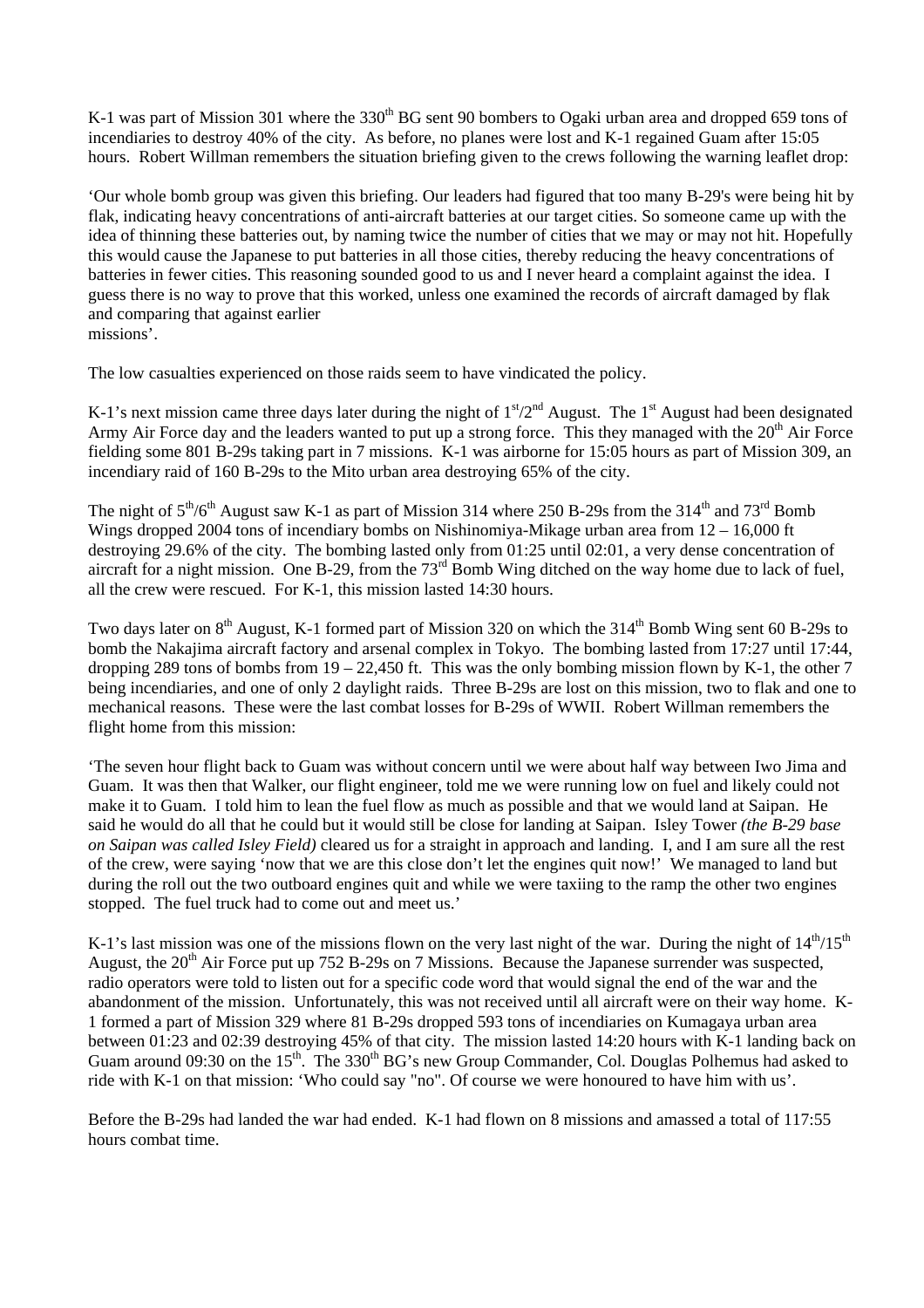The surrender ceremony on the battleship Missouri took place on  $2<sup>nd</sup>$  September. A large flyover of B-29s and other aircraft was planned and each crew was given the option of participating or not. Although this was a once in a lifetime opportunity, this crew declined for the realisation was that although no one would be shooting at them, a 3,000 mile flight over an unforgiving ocean could have its problems. Hence K-1 did not participate in this mission.

Two weeks later a typhoon hit the island of Okinawa. Not a building was left standing and emergency supplies were urgently needed. Robert and his crew volunteered for this mission so pallets were loaded into K-1's bomb bays to take medical supplies, food and tents. They landed at an army airfield in southern Okinawa and left again as soon the supplies had been off loaded. The crew reported feeling good about flying a mission of mercy after having to participate in missions of necessary destruction.

Six weeks later, on 1<sup>st</sup> November, Robert Willman flew K-1 home.



# **Crew 705 Standing in front of K-5, City of Duluth Left to Right Standing** Ollie Eubanks – Tail Gunner, Johnnie Walker – Flight Engineer, Harold Hofheins – Radar, Bill Grossmiller – Bombardier, Charles Sweeney – Navigator, Ray Rozman – Pilot, Robert Willman – Aircraft Commander **Left to Right Kneeling** George Bearup – Right Gunner, Bill Grove – CFC Gunner, George Murphy – Radio Not in picture Troy Brooks – Left Gunner

After its return to USA, 42-93976 was stored at various locations before being assigned to the fledgling Strategic Air Command and the  $306<sup>th</sup>$  Bomb Wing at MacDill AFB on  $3<sup>rd</sup>$  September 1948. It remained with the 306<sup>th</sup> Bomb Wing until 15<sup>th</sup> February 1950 when it was returned to Air Material Command at Robins AFB for refit prior to being loaned to the RAF on 25 April 1950.

Upon receipt by the RAF 42-93976 was given the serial WF440. Here the records get a bit confused with 'The Washington File' and 'Roundel' stating that she was assigned to the Washington Conversion Unit at RAF Marham and given the code FB-Q. She remained with the WCU until  $5<sup>th</sup>$  July 1951 when she was transferred to Scottish Aviation at Prestwick for Maintenance and Storage. After two and a bit years, on 22<sup>nd</sup> April 1954, WF440 was returned to the USA via 22 Maintenance Unit. Although the above 2 sources state that she was assigned to the WCU, the RAF Form 78 (Aircraft Movement Card) only shows the plane at Marham (for the same dates) – no unit is mentioned. If anyone can recall this plane and can confirm its unit it would be very interesting!

No further use was made of 42-93976 and she languished in the great desert storage yard of Davis Monthan AFB until scrapped in September 1954.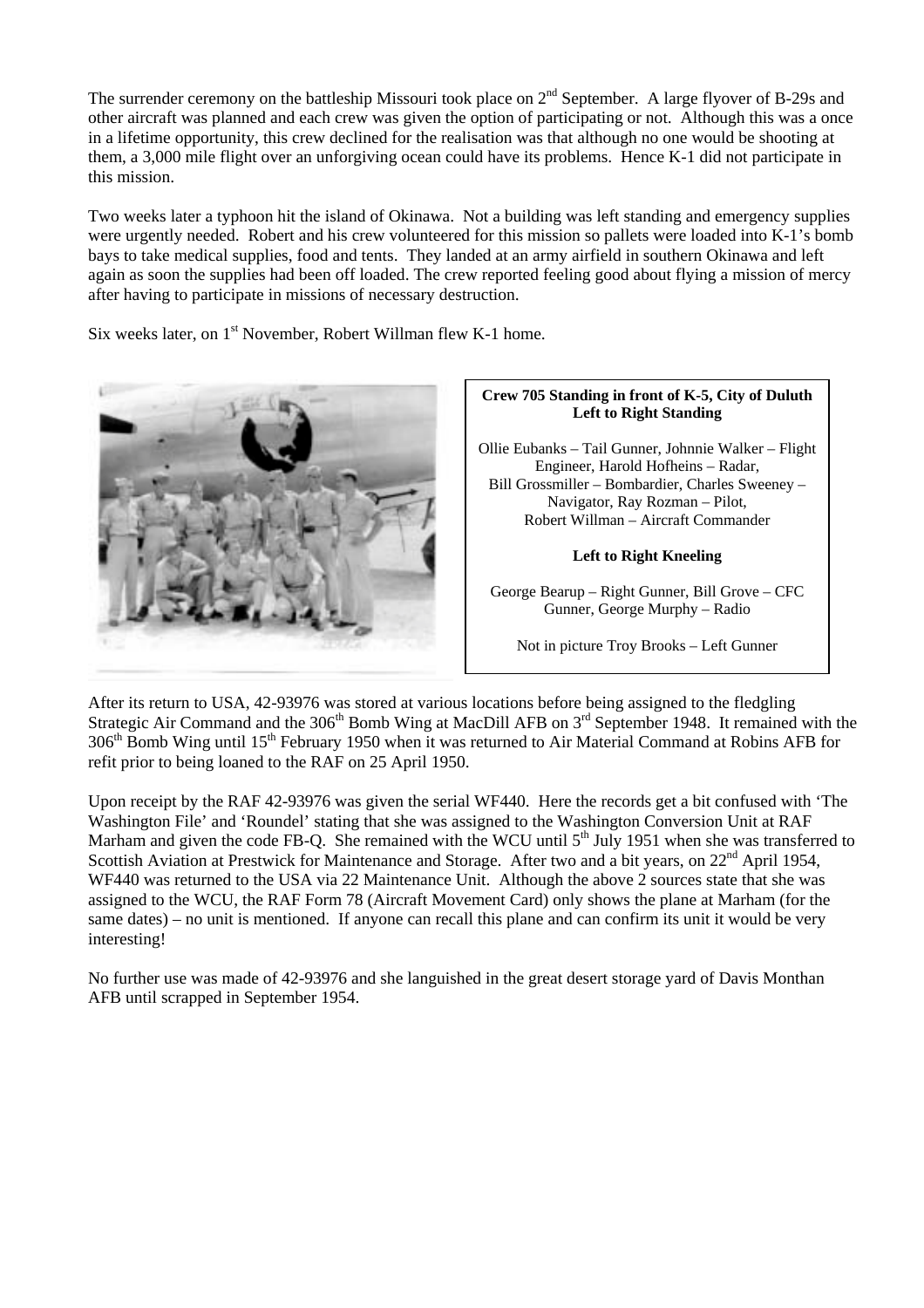# **RAF Stories**

The following was provided by Bob Cole, an electrical fitter with No 149 squadron working mainly on WF498.



<sup>(</sup>Standing) ?, ?, Bevan, ?, ? (sitting) ?, Cole



......Then it was time to report for duty at RAF Marham, in Norfolk. This was Bomber country, with big American Air Bases like Swaffham and Lakenheath, and RAF airfields such as Watton. Marham housed a B29 "Superfortress" conversion unit, to train RAF air and ground crews on these aircraft, which were to be called 'Washingtons' by the RAF. Consequently Marham was a mixed RAF/USAF base. On Saturday nights we would go to the dance halls at Kings Lyn or Wisbech, which were always crowded with American and British airmen. .............(However), our new aircraft flew in from the United States and after we had completed the acceptance testing we formed our squadron, No.149, and with our eight B29's moved up to RAF Coningsby, in Lincolnshire. .............



Harry Rickwood, Bob Cole and Bevan relax at RAF Coningsby.

Life with 149 squadron was interesting. Coningsby was typical Lincolnshire. Flat all the way to the North Sea, and often beset by rain or snow laden clouds sweeping in from the coast. Our nearest little village was called New York and the nearest big town Boston. (really!). The B29 was a big, complex (for those days) aircraft, and my days were spent out on the flight line, doing pre-flight inspections and minor trouble shooting. Any major servicing was done back in the hanger by a different crew, but on the flight line we had 'our own' aeroplane. On occasion it was necessary to fly on air tests. Anything requiring full electrical load, and exercises like paralleling the 8 alternators had to be done in the air, and for this I would just go up as supernumerary crew, complete with flight suit and parachute on regular training missions. These could last anything from 3 or 4 hours up to- well, my longest was 9 and a

half hours. This I remember was a night-time combined navigation/bombing exercise with a flight plan that led us up to the north of Scotland, down the west coast to Lands End, along the south coast and then up to the bombing range near to the Wash. ..........

...In September 1951 I was told to join an aircraft taking part in the Battle of Britain day fly past over London. However, low cloud conditions over London caused the fly past to be scratched, so instead we were diverted up to West Freugh, in Scotland, and instructed to land at the RAF airfield there to be part of the "static display" for the open day. This we did, landing despite the runway being nominally 600 yards too short, and "stood by" the aircraft to explain it to visitors. At the end of the day, the skipper gathered us together for a pre-take off briefing and warned us that we should be prepared for a rough take-off. At the very end of the runway he ran all four engines up to full power before releasing the brakes, and yes, we staggered into the air seemingly inches over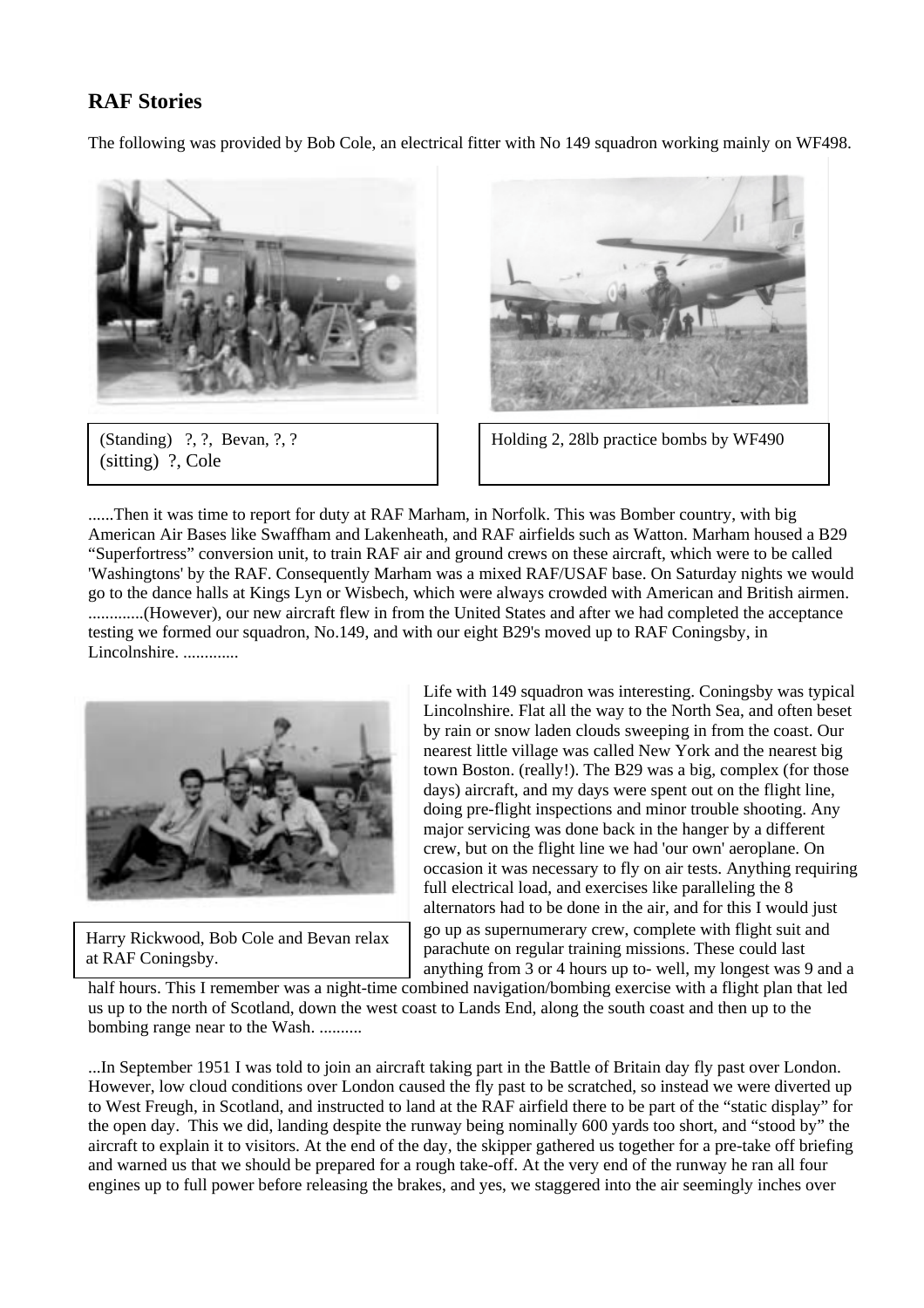the perimeter fence. It was quite exciting. .......





**Left**: ?, Rickwood,?, ?, Cole, Bevan. have a welcome cup of NAAFI tea.

**Above**: Bob Cole at the tail of WF490.

.......In February 1952, while still with the Squadron, I had my first trip outside of the UK. Several of our aircraft had flown down to the Canal Zone, in Egypt, to take part in exercises, and one of them, ("my" aircraft, WF 498), developed an engine fault on the way back and made an emergency landing at RAF Luqa, on the island of Malta. A ground crew, including myself, was rounded up at Coningsby, a spare engine was loaded into the bomb bay of another "kite", and we were flown down to Luqa to do the engine change (after being inoculated against seemingly every disease known to man). Because of some problem with the spare engine another one was flown down which resulted in us being there for twelve days. On several occasions some of the permanent staff at Luqa took us visitors down to Valetta, which at that time was a major Royal Navy base. There was an area of Valetta known as "the Gut", an area of narrow alleys full of bars, which housed a world I didn't even know existed. Definitely no place for anyone's maiden aunt..........



Above: Loading the spare engine into the bomb bay of the delivery aircraft (WF490?). Right: Changing the engine at Luqa.

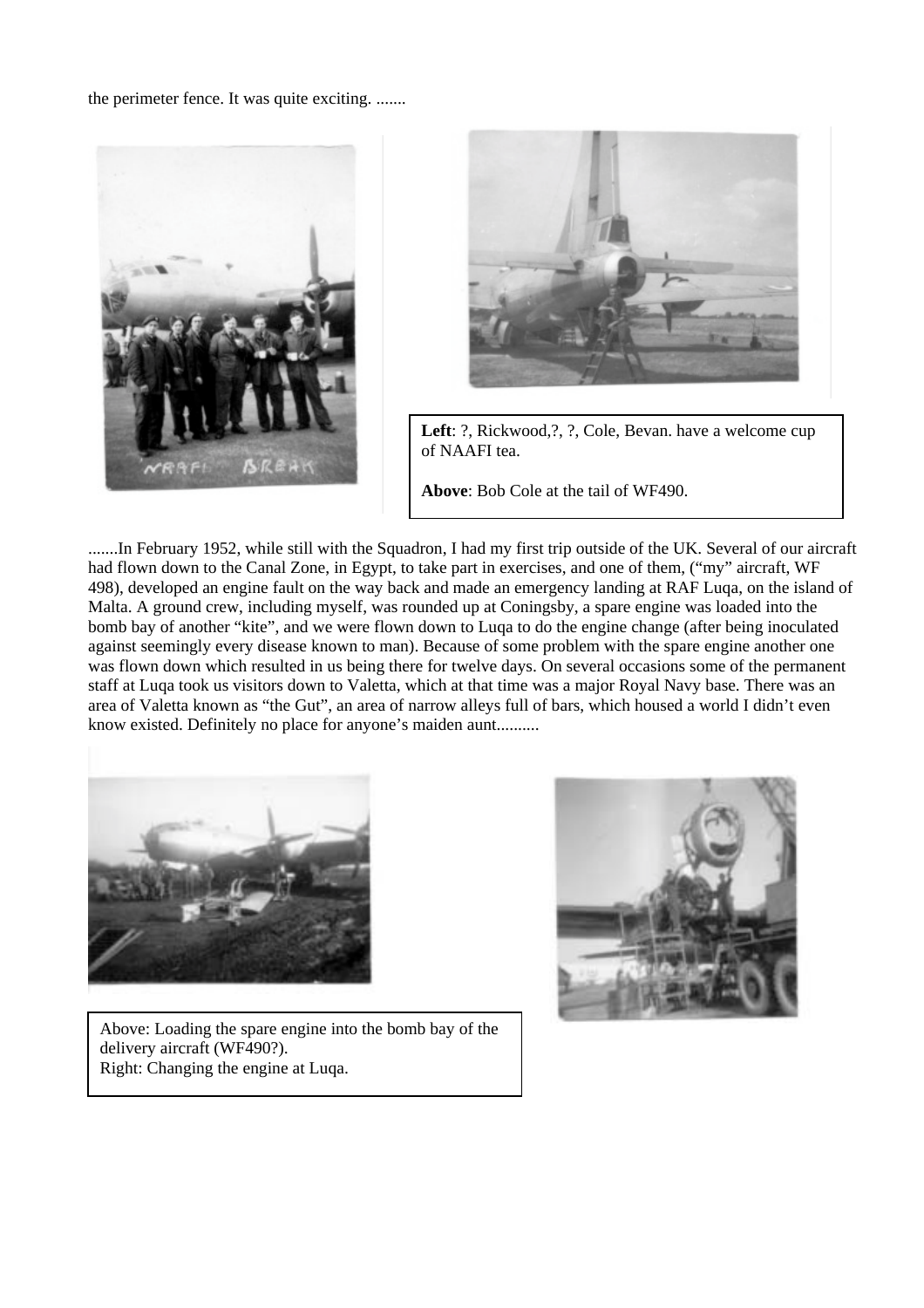### **SKID MARKS**

Supplied by Harry Rickwood electrical fitter, 149 Squadron.

There was a good relationship between the aircrew and the ground crew on 149 Squadron, with plenty of opportunity for chat and banter when they came out to fly.

The airfield layout was such, that there was a wooden perimeter fence, and on the north side was a road, running parallel to, and just outside, the fence. On the other side of the road was a large hedge. Just inside the perimeter fence, was the runway threshold.

One aircrew, with Captain Collins, a Canadian, as skipper, DeBange, another Canadian, as nav, and if memory serves me correctly, a Polish Sgt., as co-pilot. He couldn't go up through the ranks, because he could not pass the English exam, or so I understood. Nevertheless, he seemed a happy character, and the crew seemed happy.

We were talking one day, when Collins said that he was determined to have skid marks on the road. It was an intention he was to make clear on several subsequent occasions. One day soon after, he told us to watch his return, and we hung around for him since he made sure he was last in.

He came in low, and suddenly he disappeared - behind the hedge as it happened. Then the hedge disintegrated and flew high in the air as it was hit by the sixteen foot steel props, two puffs of smoke on the road confirmed his prediction. The sight of a B29 that low was awesome. The perimeter fence went the way of the hedge, and was just as spectacular, and then onto the threshold.

On the way back, he stopped the lorry at the spot where he had demolished the fence, and climbing back into the crew lorry with some pieces of fencing, he said: "Wait till I tell the wife who chopped the firewood tonight!"



Harry Rickwood (rear) with Bob Cole at a 149 Sqdn dispersal. (*B. Cole*)

#### **Questions?**

Harry also remembers the temporary cinema erected in a Nissan hut before the station had a proper Astra cinema built (first film in this was 'Sound Barrier'). Can anyone else recall this building?

Photos of Washingtons show various markings applied at different times. Early on planes seem to have been totally plain (see WF512 on front cover). Others seem to have squadron letters applied to the side (see WF498 inside front cover) and later on aircraft seem to have their serials painted in large letters on the fin (see WF512 below). Does anyone recall these changes and whether there was a set policy or not?



WF512 somewhere in USA during her return journey circa September 1953. *(The A. J. Jackson collection)*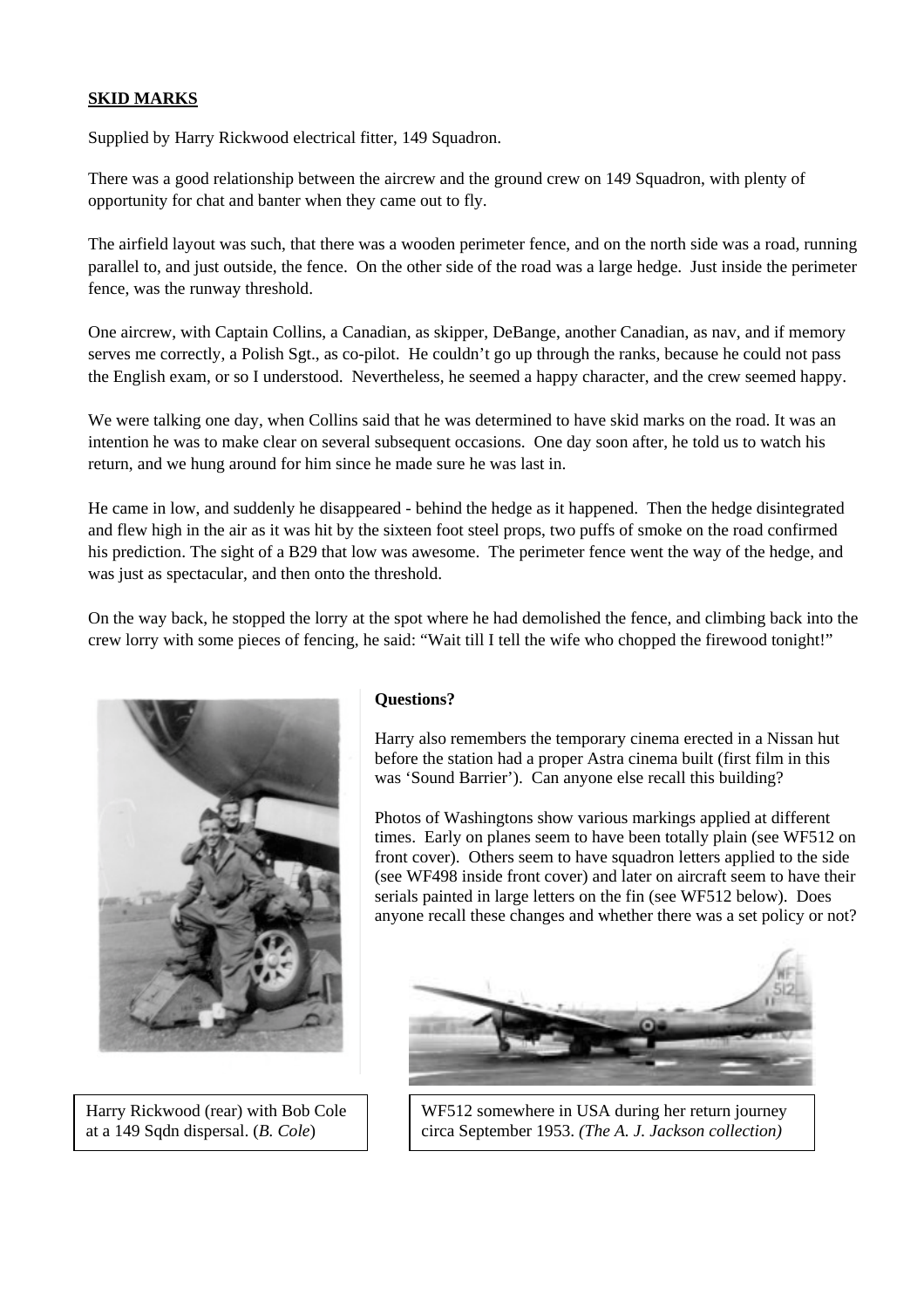# **Photo Corner**

A page of photos supplied by Ralph Painting of 192 Squadron, RAF Watton:



Operating crew in front of one of 192 Squadron's electronic information gathering B-29s. ? (Nav), ? (Air Signaller), Bob Brydon (Nav), Flt Lt D.E.R. Lang (AC), Bill Holt (FE) Ralph Painting, Jefferies (AG).





Taken from WW346 in the Habbanya area after taking part in fighter affiliation with 6 Sqdn Vampires.

WW346 in January 1954. From left to right: Flt Lt Lang, Wing Co. Harman (Wing Co. Flying), ?, ?, Dave Harper (Canberra Nav), ?, ?, Jefferies, ?, Ralph Painting, Bill Holt, Sgt Stinson (Ground Crew), Bob Brydon, Tony Wilson, ?, ? (Intelligence Officer).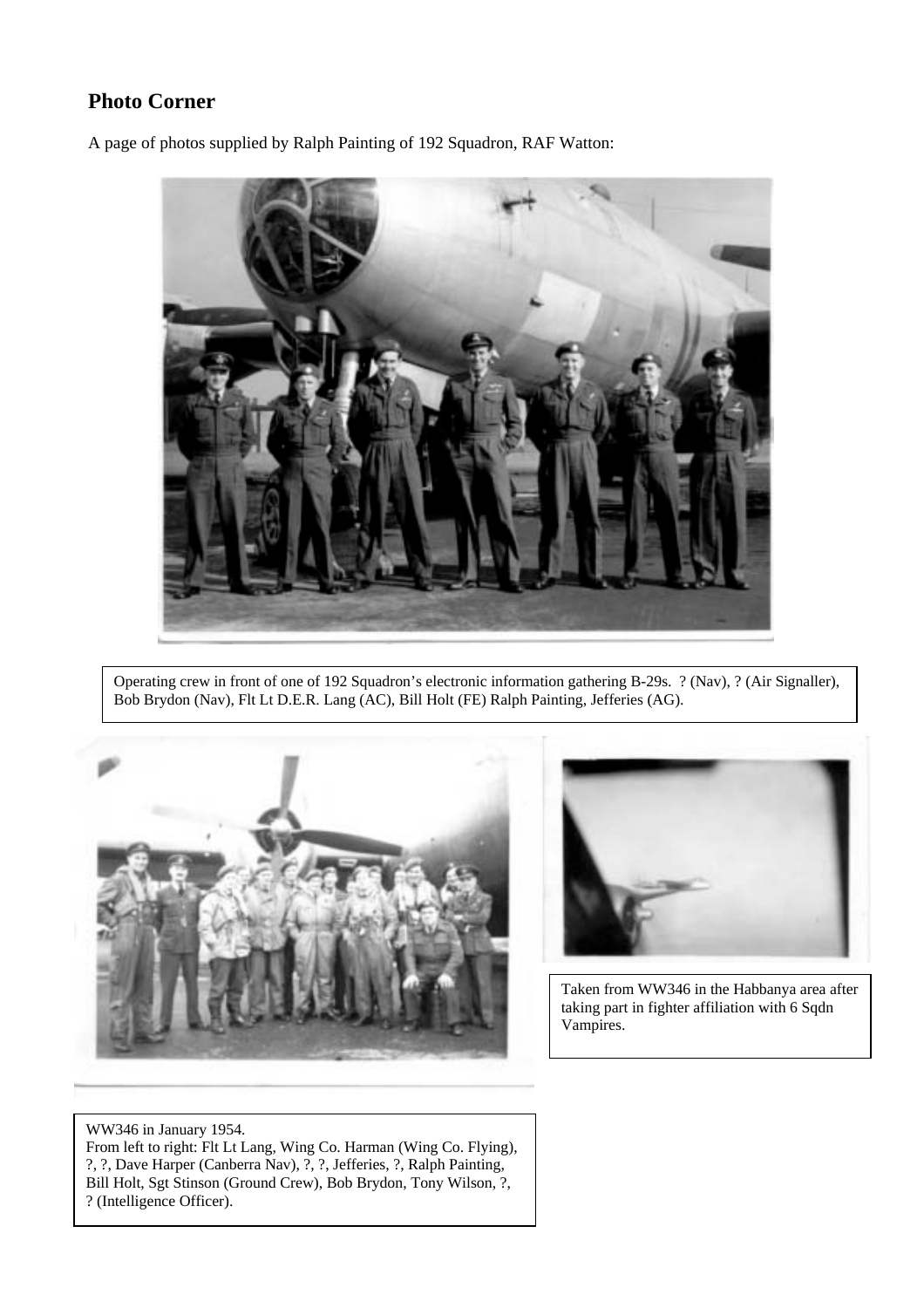# **Contacts**

A list of those people who have made contact with me – if you wish to contact any of them, let me know and I will pass on your request:

#### **Marham**

David Alexander *(ASF),* Ray Belsham *(ASF Engine Fitter),* Jimmy James *(ASF?),* Joe (Jock) Somerville *(Engine Fitter),* Jim Stanley *(?)*

#### **Coningsby**

Brian Gennings *(Ground Maintenance Hanger)*

#### **WCU**

Tom Pawson *(Air Signaller)*, John Forster *(Air Gunner)*

#### **15 Squadron**

Terry Collins *(Engine Fitter),* Bob Goater *(Instrument NCO),* Norman Galvin *(Engine Fitter),* Colin Williams *(Nav/Bomb Aimer)*

#### **35 Squadron**

#### **57 Squadron**

Derek Stanley *(Radio Engineer)*

#### **44 Squadron**

Ernie Howlett *(Engine Fitter),* Phil Batty *(Navigator)*, John King *(Flight Engineer)*, Gordon Galletty *(Bombing Leader)*

#### **90 Squadron**

Tony Goodsell *(Air Gunner),* J. Kendal *(?),* Don Crossley *(Air Signaller)*

#### **115 Squadron**

W. Butt *(Crew Chief),* Brian Howes *(?)*

#### **149 Squadron**

Bob Cole *(Electrical Fitter),* Harry Rickwood *(Electrical Fitter)*

#### **192 Squadron**

Ralph Painting *(Flight Engineer/Pilot)*

#### **207 Squadron**

John (Buster) Crabbe *(Crew Chief)* John Laing *(Air Gunner)*